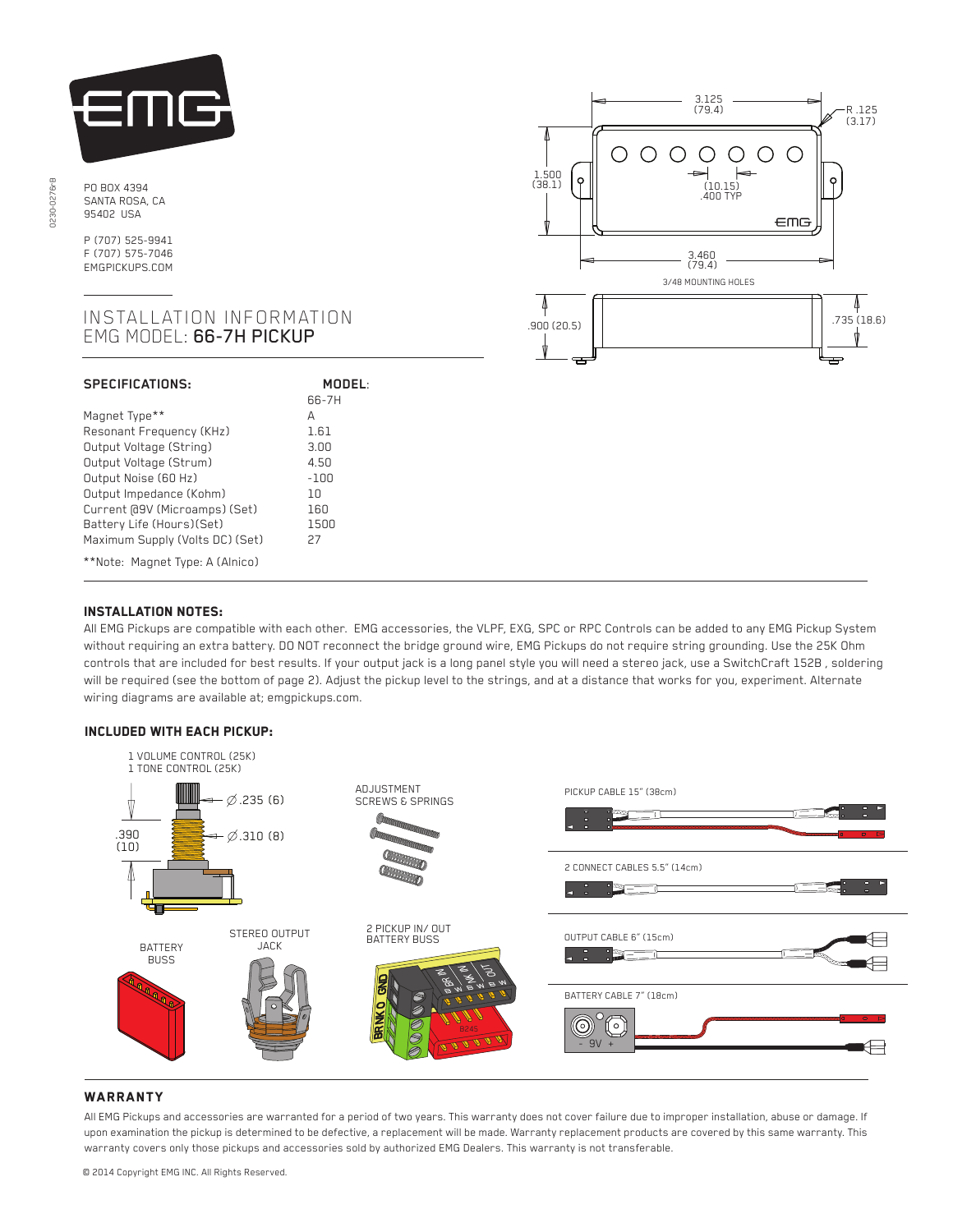## **Installation Instructions:**

### **General Notes:**

Every attempt has been made to make this a solderless installation. There are some instances where this is not possible;

- 1) If your instrument uses the long panel output jack and you had passive pickups you will need a new stereo output jack, the Switchcraft 152B is recommended. Soldering to the new jack will be required, see diagram #4 below.
- 2) Some instruments may already have a battery holder installed and in that case soldering may be required to the battery buss, see diagram #5 below.
- 3) Instruments with two pickups may need soldering to the selection switch in some installations.

If you are installing only one pickup use the instructions on this page. If you are installing two pickups go to page 3 and begin there.

### **Installation (One Pickup Guitars):**

1) Plug the pickup cable onto the EMG Pickup header as shown in diagram #1 and route the cable to the control cavity. If the cable is too long, wind up the excess and keep it under the pickup if possible.

### **Master Volume control only**

2) Refer to diagram #2. Plug both the Pickup cable and the output cable onto the Volume control as shown, then go to step 4.

### **Master Volume and Tone control**

- 3) Refer to diagram #3. Plug the Pickup cable onto the Volume control as shown. Plug a coax cable from the Volume control to the Tone control. Plug the output cable onto the tone control as shown.
- 4) Connect the wires of the output cable to the output jack by pushing the connectors on as shown. WHITE wire to the TIP (T) contact, BLACK wire to the SLEEVE (S) contact BLACK Battery Negative wire to the RING (R) contact.
- 5) Using the battery buss, insert the RED wire of the pickup, and the battery RED wire. Extra pins can be used for EMG Accessories.
- 6) Put the battery in the insulating foam piece provided and place it securely in the control cavity. We suggest that you plug in the instrument and test it before closing the control cavity.



**Diagram #1** Insert the plug onto the 3 pin header of the pickup as shown above. Note the orientation arrow.





### **Diagram #4**

# **Soldering to the 152B Panel Jack:**

If your instrument has a long Panel Jack like the one below you will have to solder the output cable as shown. Ground (Black) to the sleeve Signal (White) to the Tip Battery Negative (Black) to the Ring



### **Diagram #5**

### **Soldering to the battery buss:**

If your instrument has an older EMG Pickup you can solder the pickup RED wire to the buss. Simply use some needle nose pliers, pull out the V+ header and solder the RED Wire from the pickup(s) to any of the pins and then re-insert the header into the housing.



Solder the RED wire from the Battery Holder and/or pickups and re-insert the Header into the insulation cover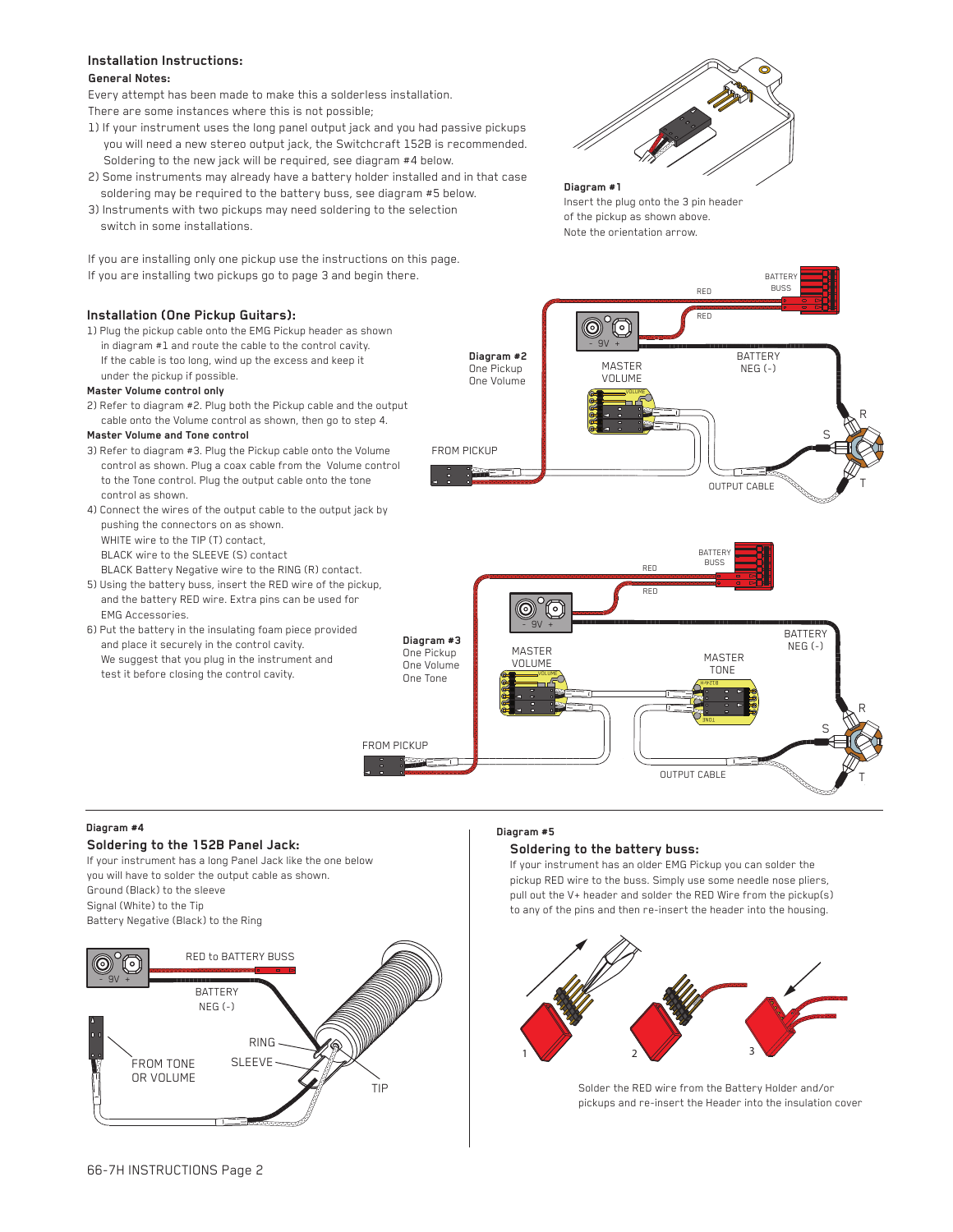### **Installation Instructions:**

#### **Two Pickup Guitars with Selection switch:**

Guitars with two pickups and a selection switch will use the EMG B245 Pickup Buss. The Pickup Buss is a convenient way to wire your guitar without soldering. There is a separate sheet attached to these instructions that describes the Pickup Buss in detail.

In all installations it's best to find a place to mount the Pickup Buss in the control cavity before starting. Then, after the cables are routed use the velcro to mount it securely.

#### **2 Pickups / Toggle Select Switch / Master Volume and Tone**

- 1) Install the Pickups and route the Pickup cables to the control cavity. If the cables are too long, wind up the excess and keep it under the pickup.
- 2) Mount the Volume and Tone controls into the body. Plug both Pickup cables onto the Pickup Buss (BLACK Shroud) as shown,
	- Refer to diagram #6a
- Bridge Pickup to position 1
- Neck Pickup to position 2.
- 3) Plug a coax cable from the Pickup Buss (position 3) to the Master Volume control as shown in diagram #6b.
- 4) Plug a coax cable from the Master Volume to the Master Tone as shown.
- 5) Strip the insulation from the switch wires and Insert them into the GREEN Terminal Block and tighten the screws with a small screwdriver.
- The Bridge pickup goes to the BR Terminal
- The Neck pickup goes to the NK Terminal
- The Output of the switch goes to the O Terminal
- If there is a ground wire coming from the switch, insert it into one of the black terminals on the terminal block.
- 6) Plug the output cable onto the Master Tone control and connect the output wires to the output jack by pushing the connectors on as shown. WHITE wire onto the TIP (T) contact,
	- BLACK wire onto the SLEEVE (S) contact
	- BLACK Battery Negative wire onto the RING (R) contact.

### **Diagram #6b**



- 1) Read the General Notes at the top of Page 2 and determine if you have the right output jack for your instrument.
- A stereo 12B type (Included) or a 152B Long Panel Jack will be required. 2) Remove the strings
- 3) Remove any existing Pickups and controls
- (remember the order and function of each control)
- 4) Determine a good spot for the Pickup Buss and make sure the cable or wires from the selection switch will reach the Pickup Buss, 5) Install the EMG Volume and Tone Controls and tighten them in. 6) Then install the pickups keeping any excess cable under the pickup rather than in the control cavity.
- 7) Plug the RED Wires of the pickups onto the V+ Supply Buss (RED Shroud) along with the RED of the battery clip.
- Extra pins on the V+ Supply Buss are for EMG Accessories.
- 8) Put the battery in the insulating foam piece provided and place it securely in the control cavity.
- We suggest that you plug in the instrument and test it before closing the control cavity.





# **2 Pickups / Toggle Select Switch / 2 Volumes and Master Tone**

- Refer to Diagram #7 (Next Page)
- 1) Install the Pickups and route the Pickup cables to the control cavity. If the cables are too long, wind up the excess and keep it under the pickup.
- 2) Mount the Volume and Tone controls into the body. Plug both pickup cables onto the Volume controls as shown. Plug a coax cable from the Bridge Volume control to the Pickup Buss (Position 1) Plug a coax cable from the Neck Volume control to the Pickup Buss (Position 2)
- 3) Plug a coax cable from the Pickup Buss (position 3) to the Master Tone control as shown.
- 4) Strip the insulation from the switch wires and Insert them into the GREEN Terminal Block and tighten the screws with a small screwdriver.
	- The Bridge pickup goes to the BR Terminal
	- The Neck Pickup goes to the NK Terminal
	- The Output of the switch goes to the O Terminal

 If there is a ground wire coming from the switch, insert it into one of the black terminals on the terminal block.

- 5) Plug the output cable onto the Tone control and connect the wires to the output jack by pushing the connectors on as shown.
- WHITE wire onto the TIP (T) contact,
- BLACK wire onto the SLEEVE (S) contact
- BLACK Battery Negative wire onto the RING (R) contact.
- 6) Plug the RED Wires of the pickups onto the V+ Supply Buss (RED Shroud) along with the RED of the battery clip. Extra pins are for EMG Accessories.
- 7) Put the battery in the insulating foam provided and place it securely in the control cavity.
- We suggest that you plug in the instrument and test it before closing the control cavity.